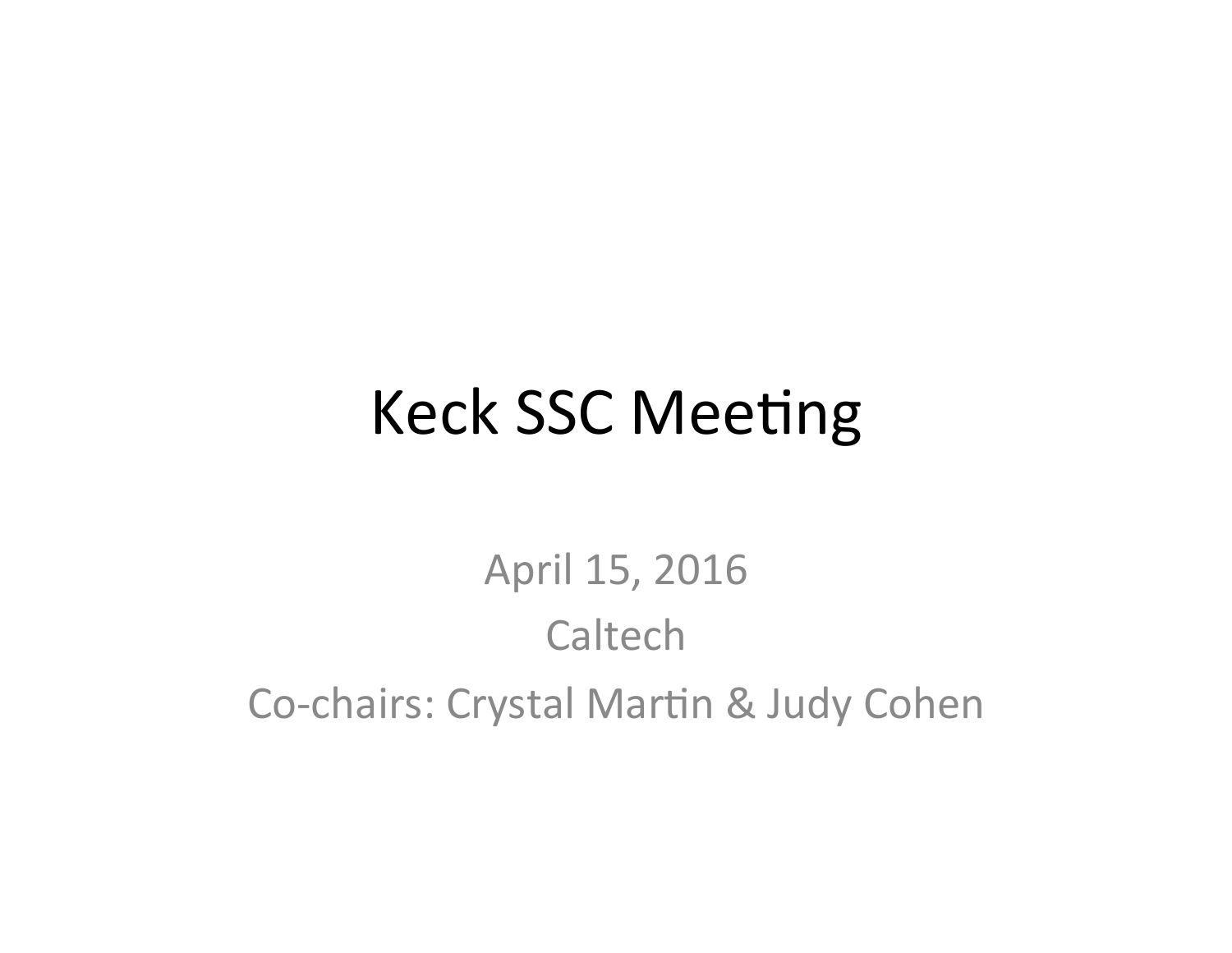#### Update on Strategic Plan

- New Keck strategic plan reflects changes since Oxnard meeting: TMT delay, JWST on track, WFIRST started: Keck is poised to continue first-rank science
- ●57 people contributed to the 7 task force reports and integrated strategic plan
- .The current draft is not yet finished and will be revised:
	- Claire, Judy, and Crystal are working on an executive summary and introduction
	- Will include more rationale from task force reports to explain recommendations
	- Will to distinguish between needed capabilities and specific near-term proposals
	- Appendices on progress reports, KI/II balance, and new ideas will be revised
- Strategic plan will impact the 5 year plan in driving new instrument / technology design studies; we need to solicit & fund these soon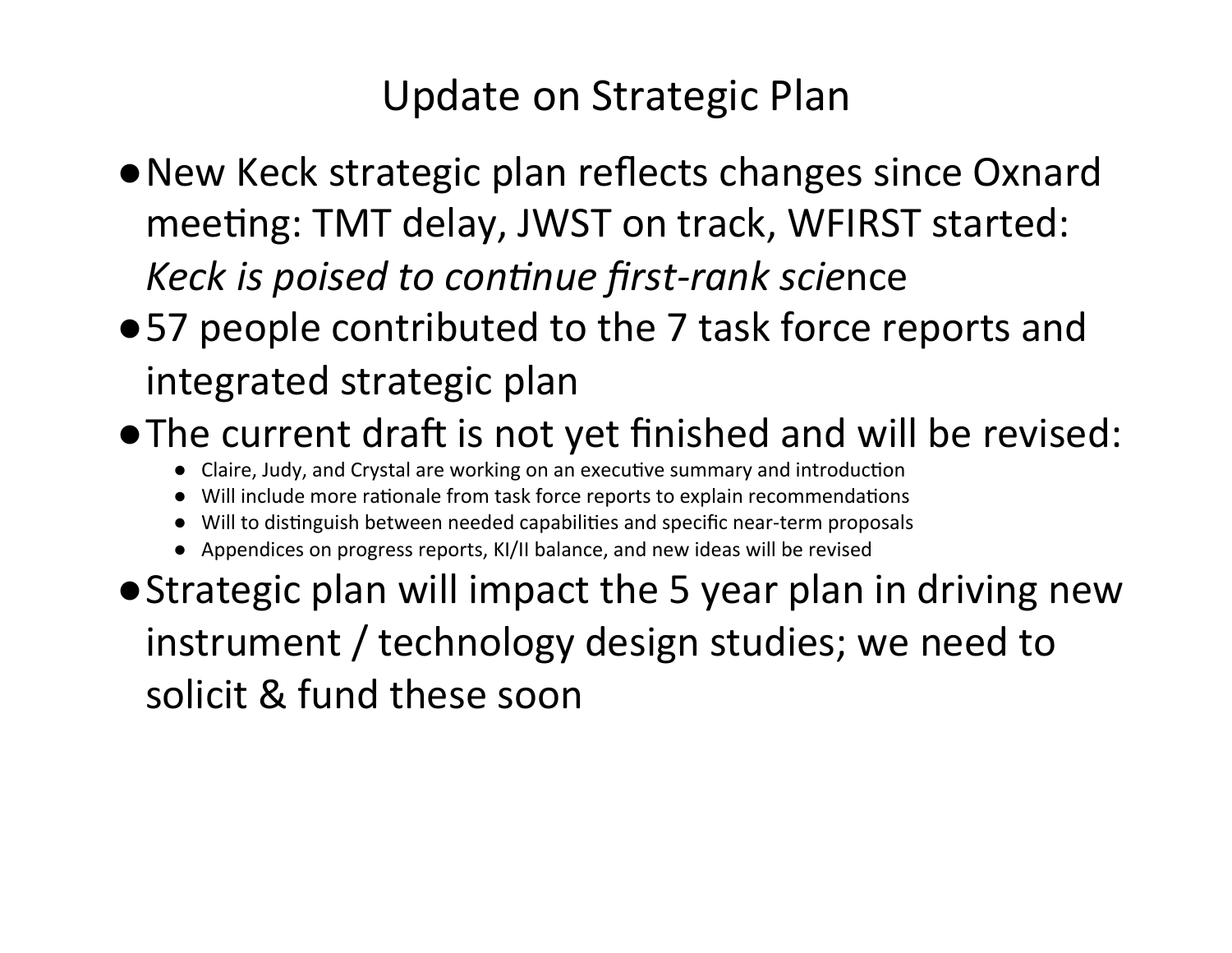### **Keck SSC Discussion on Strategic Plan**

- Integration Panel
	- $-$  Had a great discussion but ran out of time
- Need
	- $-$  To understand our audience; two versions of document
		- 1. Post document on WMKO web pages for the Keck community
		- 2. Produce a glossy flyer for foundations and non-technical audience
	- $-$  Invite more people to contribute (Keck SSC & select others)
	- $-$  What is the elevator pitch & introduction
		- Framing need to position Keck as a technology & scientific leader and in particular the impact on the world of knowledge (discovery!) (AG to help)
		- Context (maybe we can point to some initial ways in which Keck is leading in this changing landscape; Jason's GRB work (extra-galactic) … S/N & Dark Energy) (TG to help)
		- Vision for the future (Exec. Sec. from study groups to help)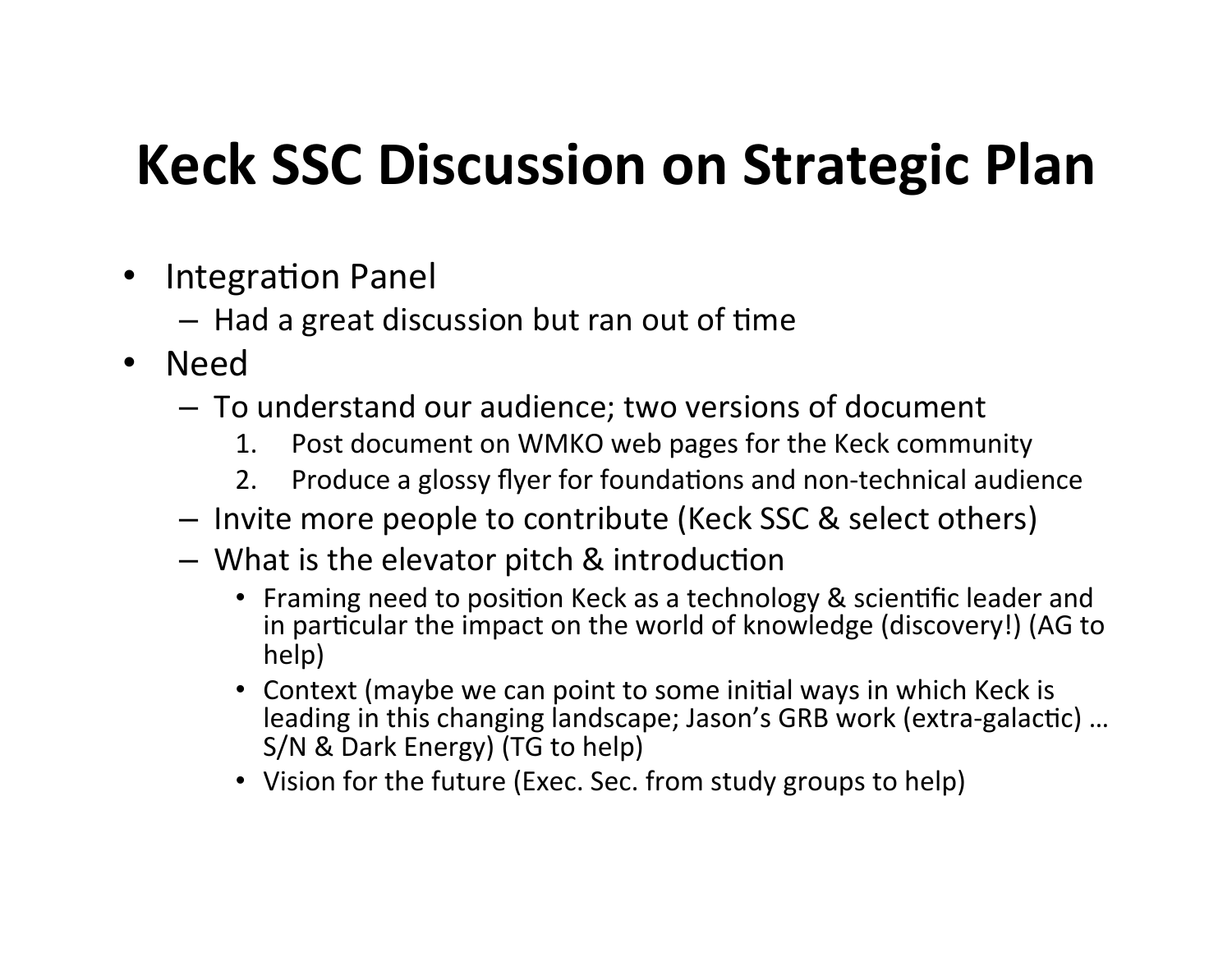# KI/KII Instrument Balance

- Observatory has studied the feasibility of instrument moves from  $\bullet$ one telescope to the other in order in order to reduce pressure on KI. OSIRIS will move  $K1 \rightarrow K1$  with new AO.
- SSC is sensitive about creating new problems in the future (when new instruments arrive) by trying to solve today's problems now. Anticipate KII pressure will increase.
- In the short term, some programs are successfully moved from KI  $\bullet$ to KII (e.g. LRIS request  $\rightarrow$  DEIMOS allocation).
- Palatable option could be OSIRIS KI  $\rightarrow$  KII now
- Action: ask SHREK and NIRES teams to consider implications of changing  $\bullet$ plans to KII, and re-assess possibilities. SHREK is a precision instrument that we don't want to move after it begins operations.
- Observatory has documented Keck capabilities in the parameter  $\bullet$ space of spectral resolution vs wavelength.
- Question to consider the number of instruments the observatory  $\bullet$ should support - currently 8 and soon 11 on two telescopes.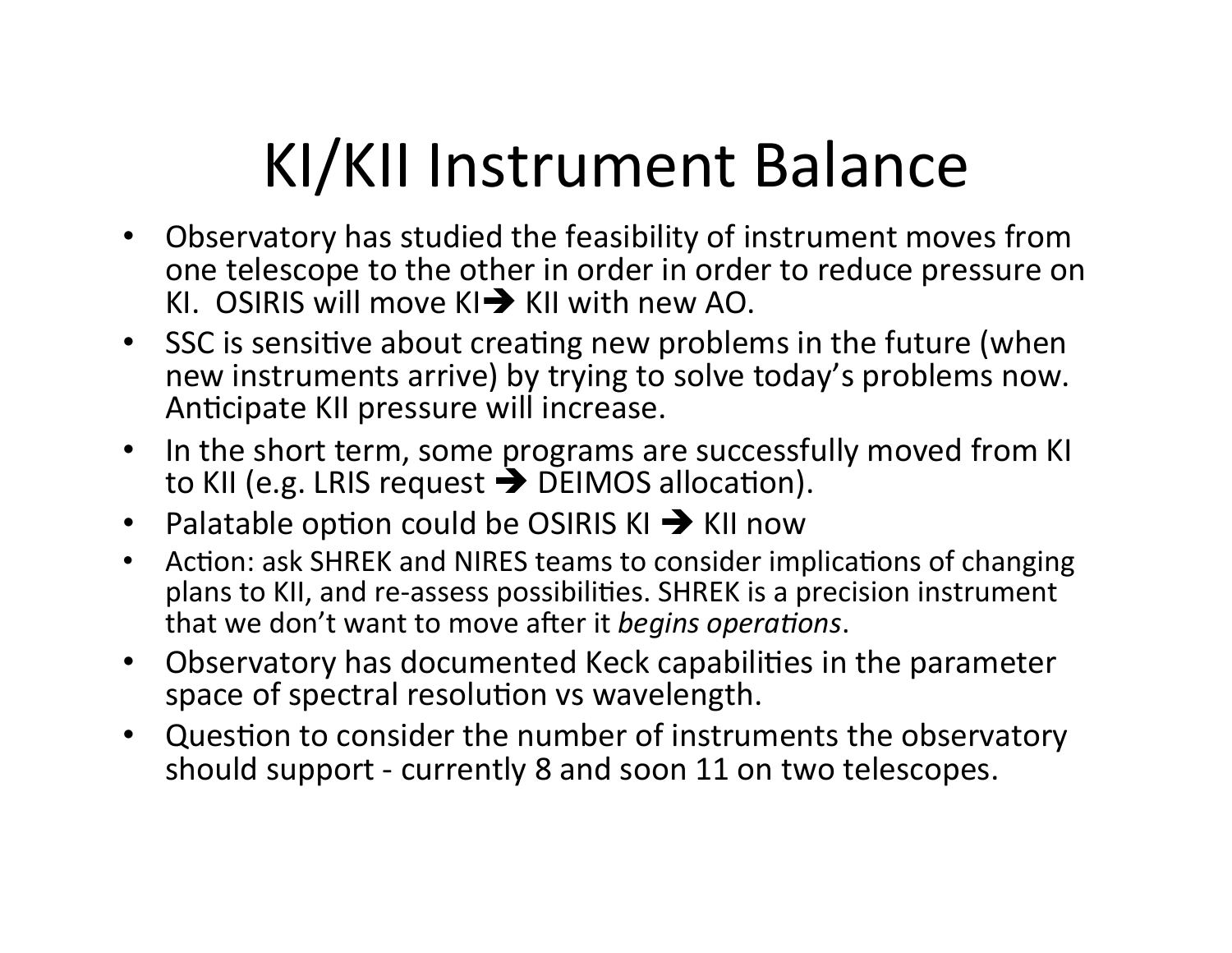#### New Call for Whitepapers

- We plan to issue a call for white papers due in time for the June 21 SSC meeting
	- Several will be selected for further study, with some funding provided to UC and CIT teams
- The call will be very broad:
	- Ideas for new instruments, operations improvements, technologies, or other ideas that enhance Keck to implement the high priorities in the new strategic plan are welcome
- SSC encourages all members of the Keck community to apply
- Call will highlight specific areas of interest identified by the strategic planning process. Proposals addressing these topics should receive added weight during the review process.
- $\bullet$  We encourage cross-institutional collaborations with teams optimized for the proposed effort
- SSC Recommends WMKO set up a GLAO study group and provide a budget.
	- Need to state what this group's charge will be in the whitepaper call to avoid duplication.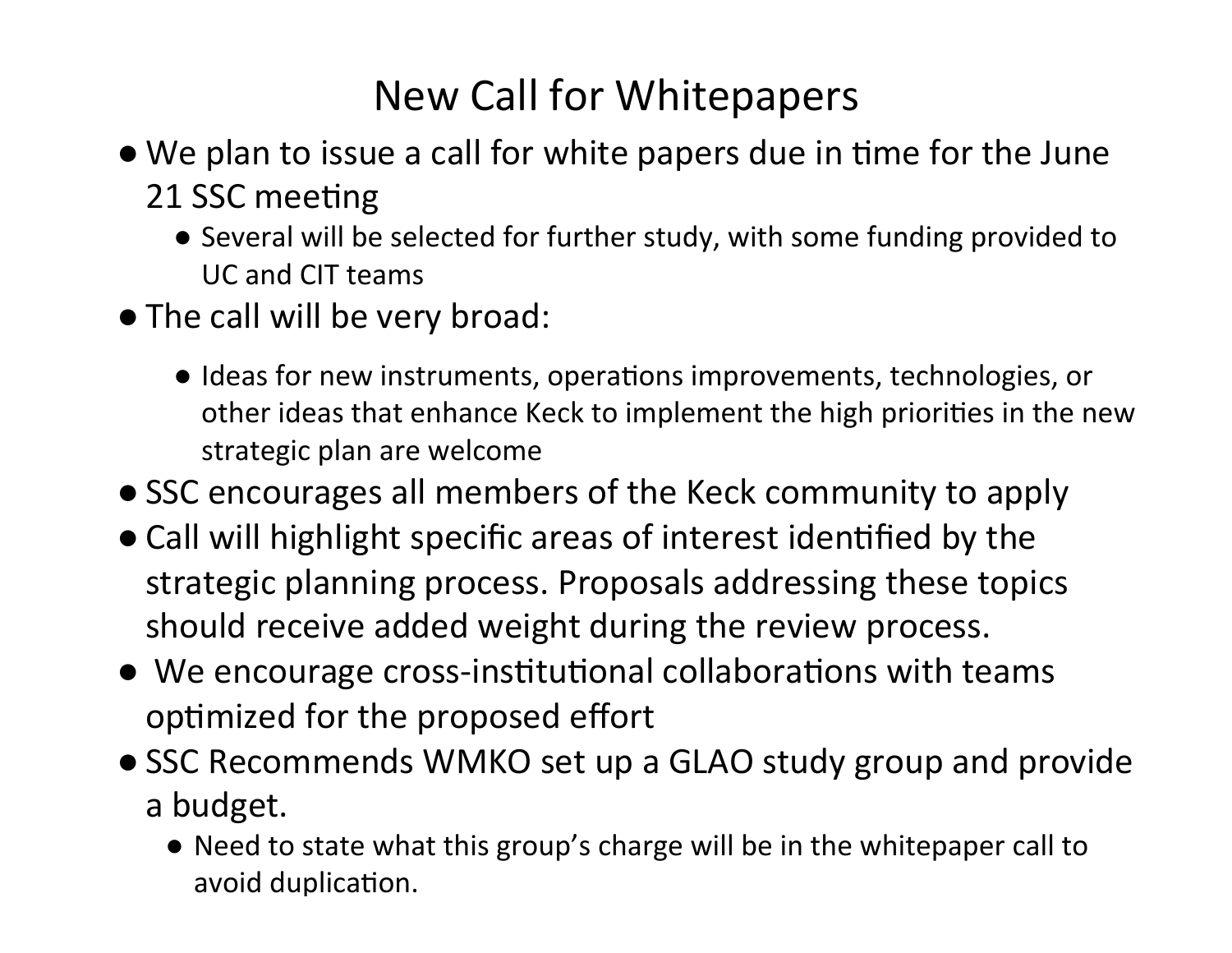## **K1DM3%Report%**

- Science Case
	- Bolstered by recent LIGO detection!
- $\bullet$  Technical
	- $-$  Design is complete
	- $-$  Retired risk in all key sub-systems
	- $-$  Ordering/fabricating all major assemblies
- Schedule
	- Successful Preliminary Design Review (March 7, 2016)
		- Recommendation
			- $-$  move to full-scale development
			- $-$  Add another month of lab testing
	- Commissioning planned for March 2017 (3 month slip from original plan)
- $\cdot$  Budget
	- $-$  Requested supplemental funding from NSF for over-run
- Schedule 3 month slip since start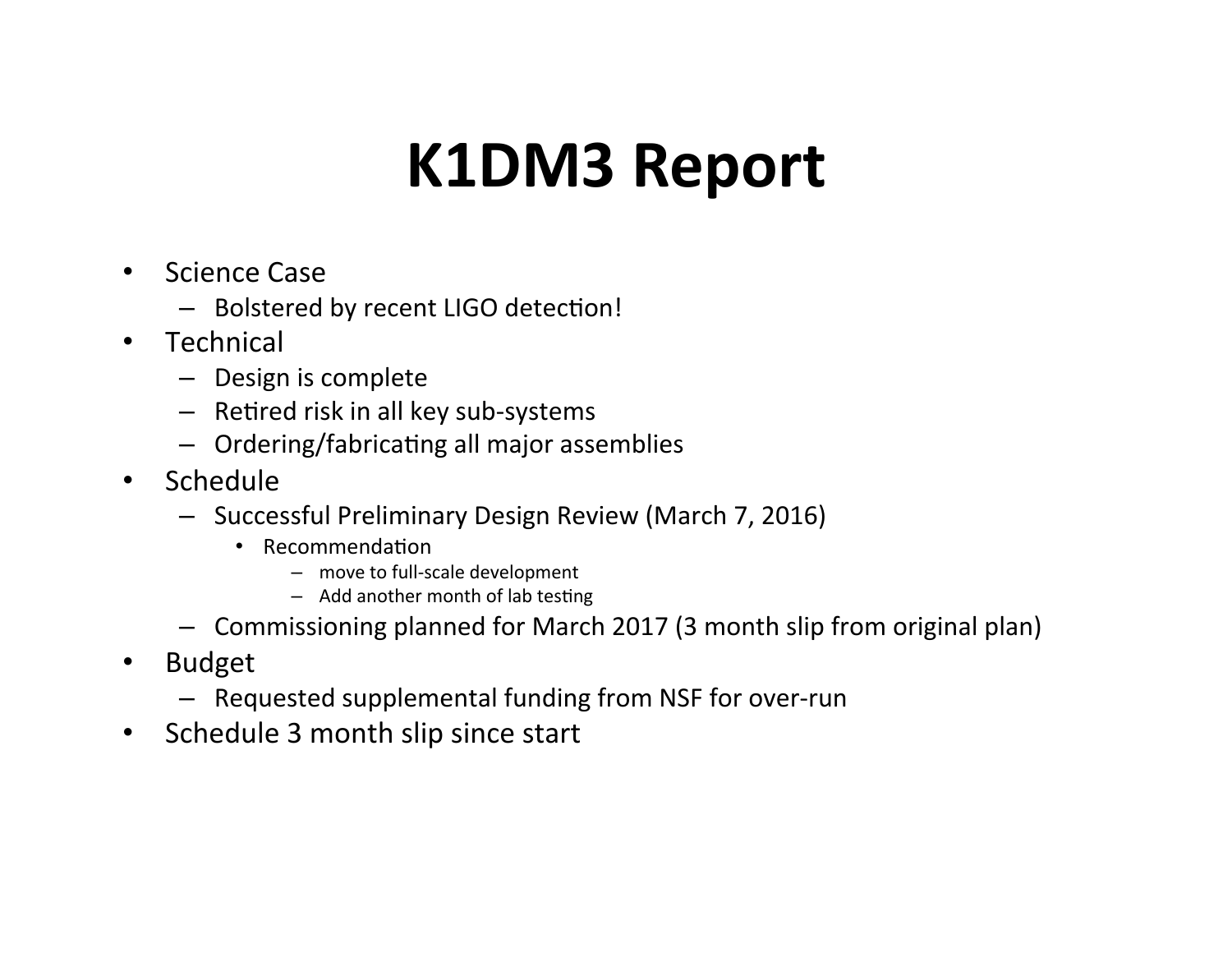# **KCWI**

- Significant cost & schedule overruns led to Project Closeout Plan review in Jan 2016, attended by KCWI team, JPL, Caltech & WMKO. Results:
	- $-$  New bottoms-up cost estimate, detailed schedule & status tracking, & work agreement signed by PI.
	- New schedule: ship Oct-Dec 2016, first-light Jan 2017, sharedrisk science in 2017B.
	- $-$  Substantial I&T completed, so major risks reduced.
	- KCWI Science Advisory Team involved in planning for final I&T, commissioning, and science verification.
- Thus far progress and expenditures cost consistent with re-plan.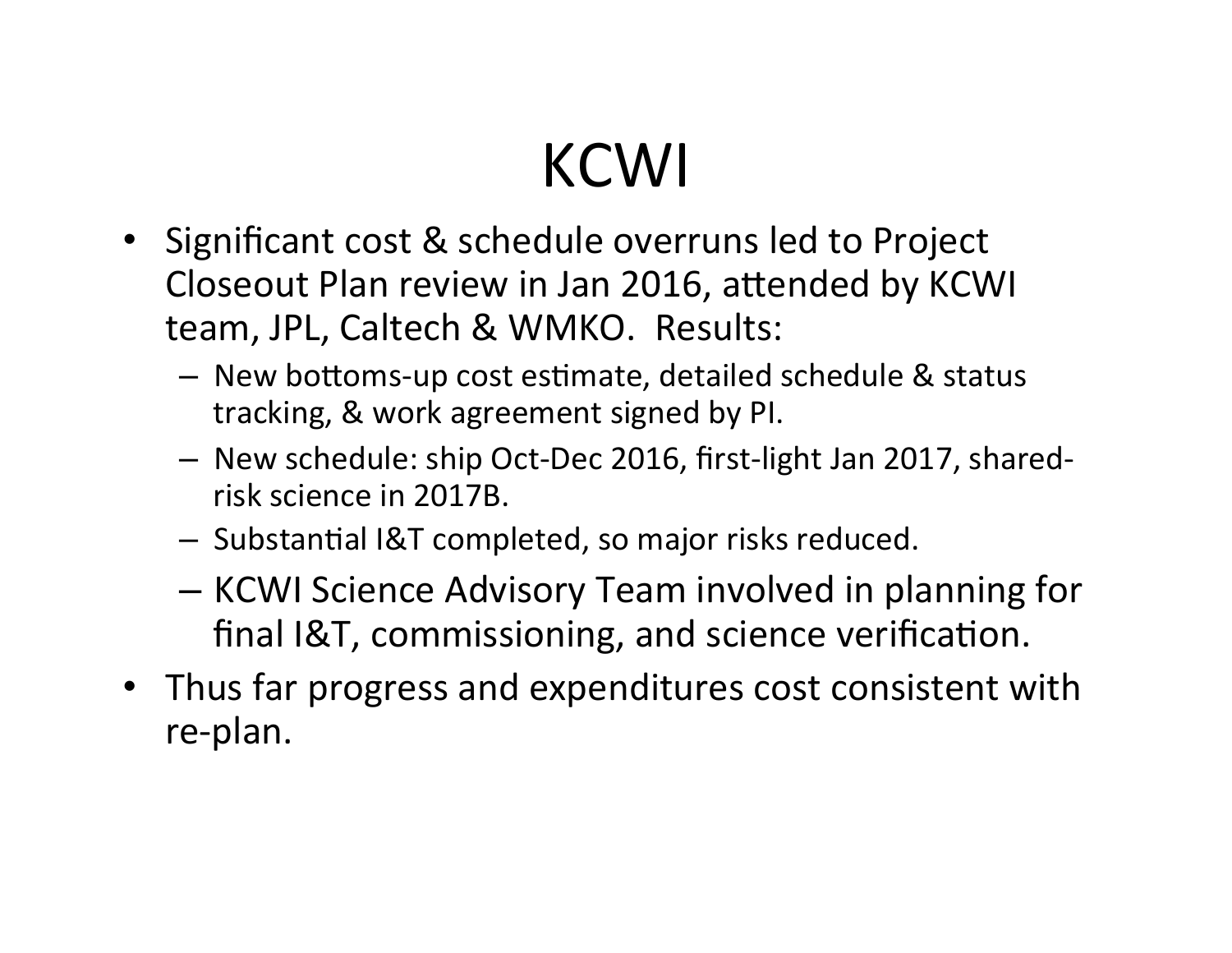# **TDA%**

- Mike Liu taking a look at ToO while on sabbatical at UCSC
- $\cdot$  Issue
	- $-$  Imbalance between partners in mode (ToO/Cadence)
		- NASA more interested in cadence than ToO
		- Caltech more interested in ToO than cadence
		- $\cdot$  UC/UH interested in both
- $\cdot$  Solution
	- $-$  One observatory model
- Comments
	- $-$  ToO should have a "price" as only good weather is used (2:1?)
	- $-$  ToO can impact significant fraction of night if calibration must be done at night immediately after or before observation
- Will circulate a draft for ToO & cadence? prior to June SSC meeting